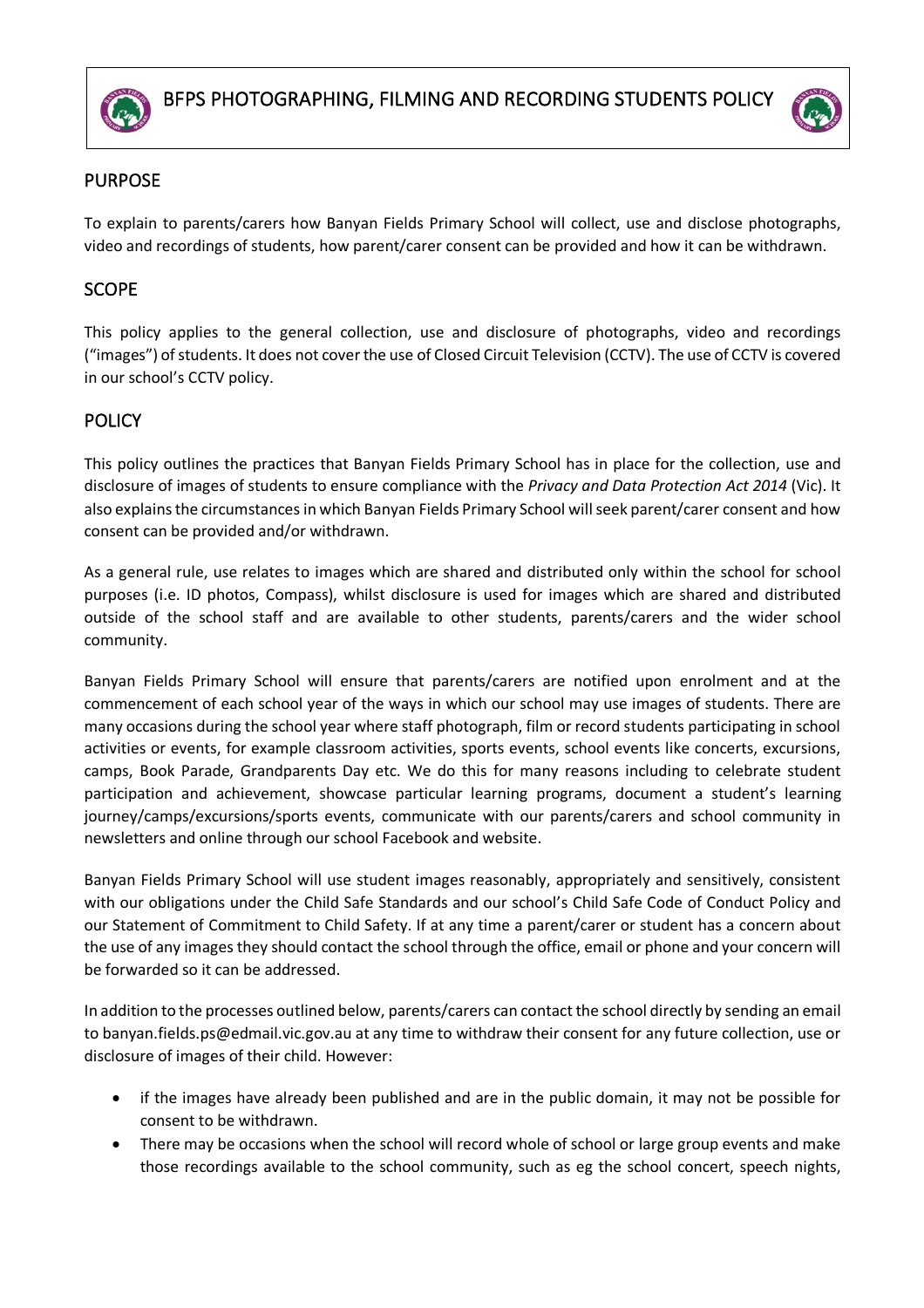sports events, graduation etc and if your child participates, they may appear in these recordings which will be available to the whole school community.

• The school can still collect, use and disclose images in circumstances where consent is not required (see below for more information).

## Official school photographs

Each year Banyan Fields Primary School will arrange for a professional photographer to take official school photographs of students. This will generally involve both class photos and individual photos being taken.

Official school photographs may be:

- purchased by parents/carers
- used for school identification cards
- stored on CASES21 and Sentral for educational and administrative purposes.

Banyan Fields Primary School will notify parents/carers in advance of the official school photographs being taken to give them an opportunity to decide whether their child will be included in the official school photographs.

Parents/carers who choose to opt-out of having their child participate in official school photographs must contact the office via phone or email before the date photos are scheduled to be taken to advise that their child will not participate. There is no obligation on any parent or carer to purchase any photographs taken.

Images for use and disclosure within the school community and ordinary school communications

From time to time Banyan Fields Primary School may photograph, film or record students to use within the school community, including:

- in the school's communication, learning and teaching tools (for example, emails or apps that can only be accessed by students, parents or school staff with passwords for example SeeSaw
- for display in school classrooms, on noticeboards around the school
- in the school's newsletter
- to support student's health and wellbeing (eg photographs of pencil grip to assist in OT assessments)

An Annual Consent Form and Collection Notice will be distributed to parents/carers on enrolment and also at the beginning of each school year.

Images to be used or disclosed outside the school community

### **External use or disclosure by the school**

Photographs, video or recordings of students may also be used in publications that are accessible to the public, including:

- on the school's website including in the school newsletter which is publicly available on the website
- on the school's social media accounts
- in school publications eg; School Brochure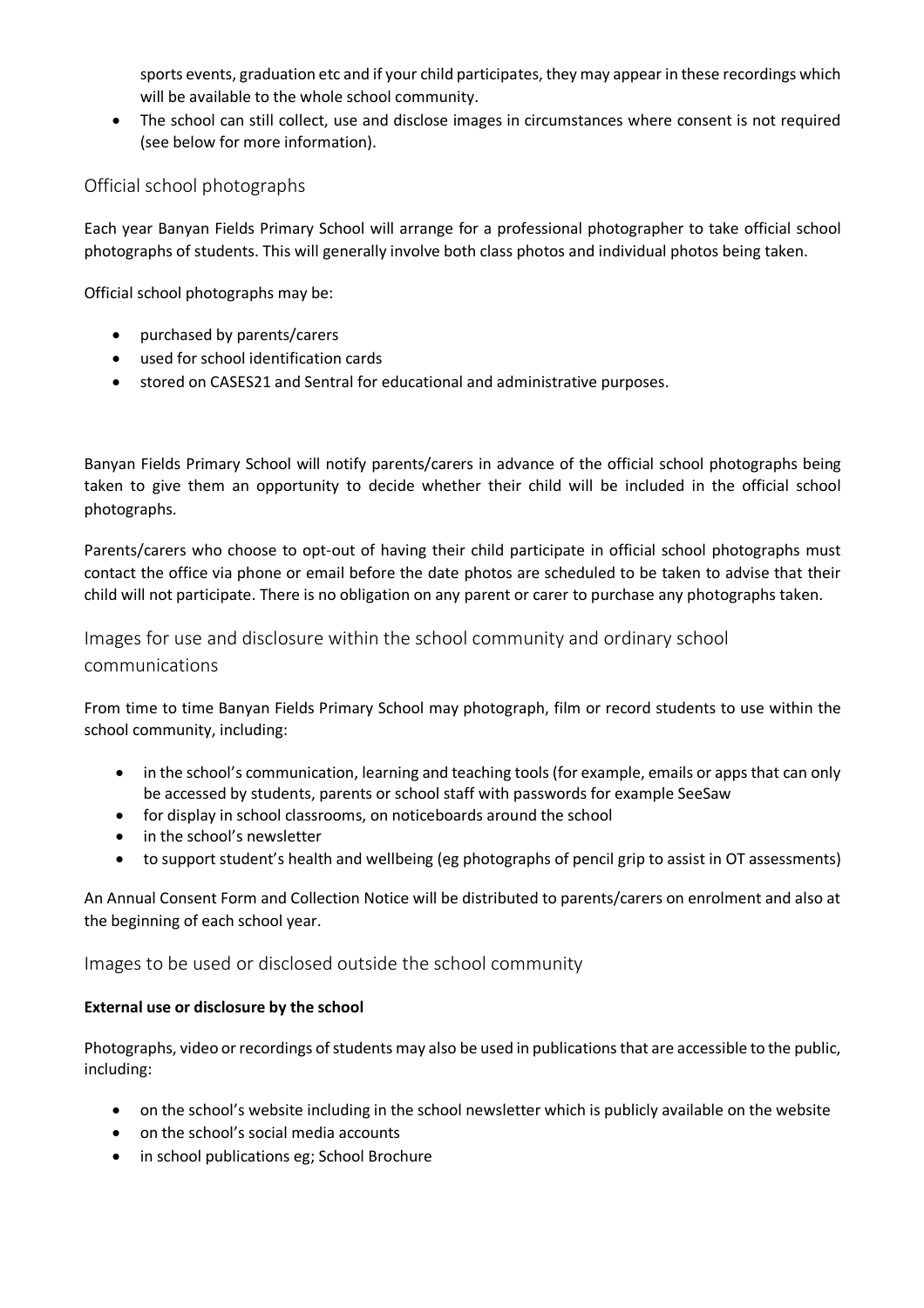The Annual Consent Form and Collection Notice also covers these types of uses and will be distributed to parents/carers on enrolment and also at the beginning of each school year.

#### **Media**

The media, or the Department of Education and Training's media team, may seek to photograph, film or record students for a news story or school event. This may include broadcast media, online or social media or print media, including newspapers and magazine publications.

When our school receives such requests Banyan Fields Primary School will:

- provide parents/carers with information about the organisation involved and when/for what purposes the photography, filming or recording will occur
- seek prior, express parent/carer consent in writing.

Students will only be photographed, filmed or recorded by the media at school if express consent is provided for that specific media event. Neither the school nor the Department own or control any photographs, video or recordings of students taken by the media.

#### **Other external collection, use or disclosure**

If there is a situation which will involve the collection, use or disclosure of images of students by or to third parties which is not otherwise covered by this policy, Banyan Fields Primary School will:

- provide parents/carers with information about the event or activity, the organisation involved and when the photography, filming or recording will occur
- seek prior, express parent/carer consent in writing.

### School performances, sporting events and other school approved activities

Banyan Fields Primary School endeavours to respect the privacy of all members of our school community and requests that parents/carers, students and invited guests do not photograph, film or record school performances, sporting events and other school-approved activities.

Neither the school nor the Department own or control any images of students taken by parents/carers, students or their invited guests at school activities.

### Images to manage student behaviour or fulfil our school's legal obligations

On occasion it may be necessary for school staff to photograph, film or record students when necessary to:

- fulfil legal obligations, including to:
	- $\circ$  take reasonable steps to reduce the risk of reasonably foreseeable harm to students staff and visitors (duty of care)
	- $\circ$  provide a safe and suitable workplace (occupational health and safety law)
- for identification purposes, when necessary to implement discipline and/or behaviour management policies.

Banyan Fields Primary School does not require or obtain consent from parents/carers or students to photograph, film or record students for these reasons. However, when Banyan Fields Primary School photographs, films or records a student for any of these purposes, staff will only collect and use such images in a way that is reasonable and appropriate in the circumstances.